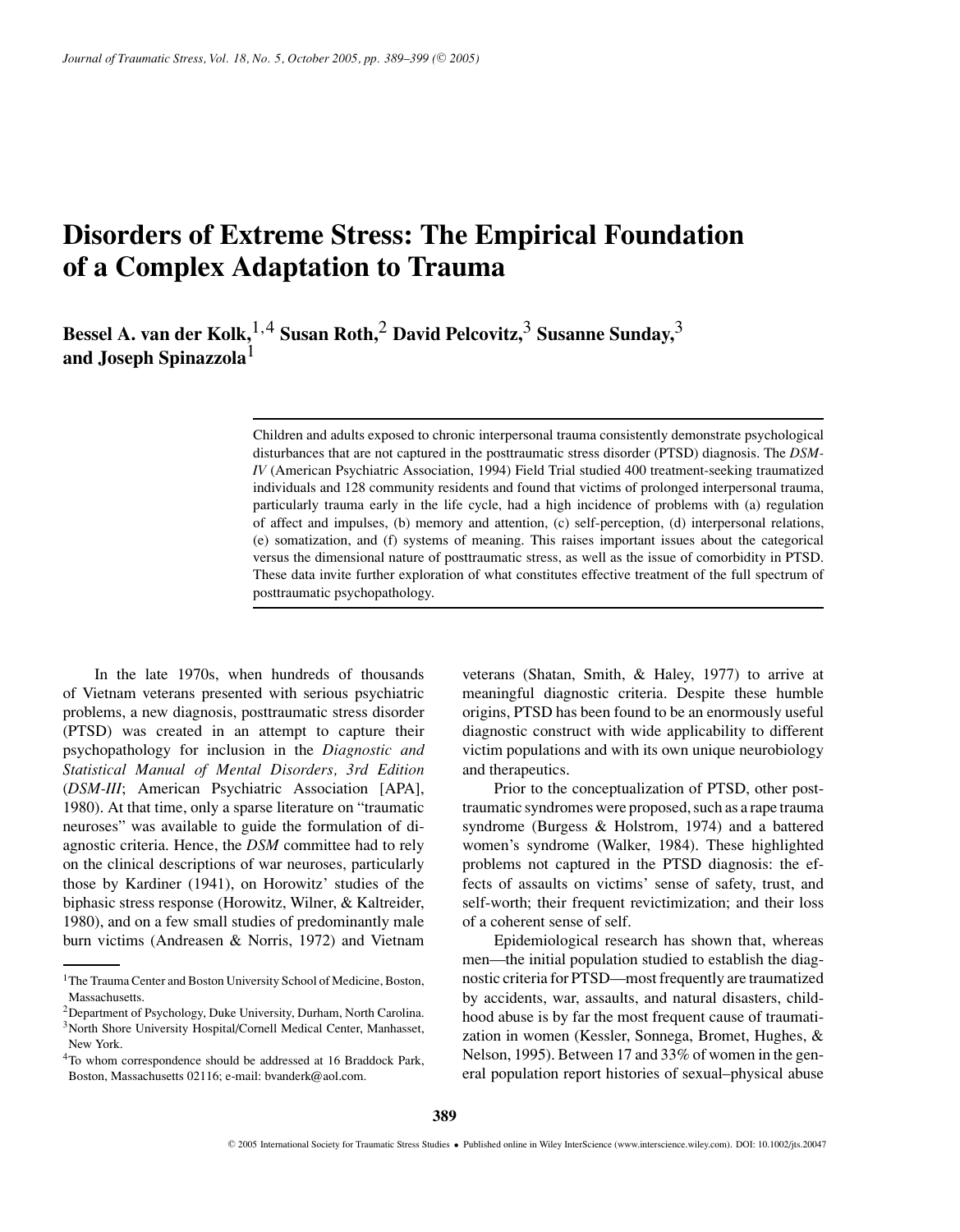**390 Van der Kolk, Roth, Pelcovitz, Sunday, and Spinazzola**

(Finkelhor, Hotaling, Lewis, & Smith, 1990; Kessler et al., 1995), and in mental health settings, the rates range from 35 to 50% (Cloitre, Cohen, Han, & Edelman, 2001). More than twice as many women report histories of childhood sexual abuse than of (adult) rape, which occurs in approximately 10% of the general population (Breslau, Davis, Andreski, Peterson, & Schultz, 1997; Kessler et al., 1995).

Women are much more likely to be traumatized in the context of intimate relationships than men are; 63% of the almost 4 million reported assaults on males are by strangers, whereas 62% of the almost 3 million reported attacks on women in the US are by persons they know (Acierno, Resnick, Kilpatrick, Saunders, & Best, 1999). In the United States, 61% of all rapes occur before victims reach age 18; 29% of forcible rapes occur before the age of 11 (Acierno et al., 1999), usually by family members. Studies of physically and sexually abused children, as well as of women who are exposed to prolonged interpersonal violence consistently report a range of psychological sequelae that are not captured in the PTSD diagnostic criteria.

## **Developmental and Relational Issues**

Abuse and neglect of children are extremely common in our society, and their effects are well documented to persist over time. Each year over 3 million children are reported for abuse–neglect in the United States (Wang & Daro, 1997). Posttraumatic stress disorder may not be the most common psychiatric diagnosis in children with histories of abuse and neglect (Putnam, 2003). For example, in one study of 364 abused children (Ackerman, Newton, McPherson, Jones, & Dykman, 1998), the most common diagnoses in order of frequency were separation anxiety disorder, oppositional defiant disorder, phobic disorders, PTSD, and attention-deficit hyperactivity disorder (ADHD).

From its inception it has been clear that PTSD captures only a limited aspect of posttraumatic psychopathology, particularly in children (e.g., Brett, Spitzer, & Williams, 1988; Briere, 1988; Cole & Putnam, 1992; Scheeringa, Zeanah, Drell, & Larrieu, 1995; Scheeringa, Zeanah, Meyers, & Putnam, 2003; Summit, 1983; Terr, 1979). Many studies of traumatized children find problems with unmodulated aggression and impulse control (e.g., Burgess, Hartman, & McCormack, 1987; Cole & Putnam, 1992; Lewis & Shanok, 1981; Steiner, Garcia, & Matthews, 1997; Van der Kolk, Perry, & Herman, 1991); attentional and dissociative problems (e.g., Teicher et al., 2003); and difficulty negotiating relationships with caregivers, peers, and subsequently, marital partners (e.g.,

Finkelhor, Hotaling, Lewis, & Smith, 1989; Schneider-Rosen & Cicchetti, 1984).

Histories of childhood physical and sexual assaults also are associated with a host of other psychiatric problems in adolescence and adulthood: substance abuse, borderline and antisocial personality, as well as eating, dissociative, affective, somatoform, cardiovascular, metabolic, immunological, and sexual disorders (e.g., Breslau et al., 1997; Cloitre, Tardiff, Marzuk, Leon, & Portera, 2001; Dube et al., 2001; Felitti et al., 1997; Finkelhor & Kendall-Tackett, 1997; Herman, Perry, & Van der Kolk, 1989; Kilpatrick et al., 2000, 2003; Lyons-Ruth & Jacobovitz, 1999; Margolin & Gordis, 2000; Putnam & Trickett, 1997; Van der Kolk, Perry, & Herman, 1991; Wilson, Van der Kolk, Burbridge, Fisler, & Kradin, 1999; Zlotnick et al., 1996).

Complicated adaptations to severe and prolonged trauma are not confined to children; research with rape victims (Burgess & Holstrom, 1974), battered women (Rollstin & Kern, 1998; Walker, 1984), and concentration camp survivors (Krystal, 1968) has shown significant long-term problems in the areas of attention, selfregulation, and personality structure.

Despite the ubiquitous occurrence of numerous posttraumatic problems other than PTSD, the relationship between PTSD and these multiple other symptoms associated with early and prolonged trauma has received surprisingly little attention. In the PTSD literature, psychiatric problems that do not fall within the framework of PTSD are generally referred to as "comorbid conditions," as if they occurred independently from the PTSD symptoms. By relegating them to seemingly unrelated "comorbid" conditions, fundamental trauma-related disturbances may be lost to scientific investigation, and clinicians may run the risk of applying treatment approaches that are not helpful (see Spinazzola, Blaustein, Van der Kolk, 2005). These concerns gave rise to an attempt to carefully delineate posttraumatic adaptations in the *DSM-IV* field trial.

## *The DSM-IV Field Trial*

The *DSM-IV* field trial for PTSD was conducted between 1990 and 1992 to (a) investigate the correct definition of the A criterion and the placement of various PTSD symptoms in the proper symptom clusters (Kilpatrick et al., 1998), and (b) to explore whether victims of chronic interpersonal trauma as a group tended to meet diagnostic criteria for PTSD or whether their psychopathology was more accurately captured by another constellation of symptoms, those commonly mentioned in the research literature on child abuse, concentration camp victims, and domestic battering that were not captured by the PTSD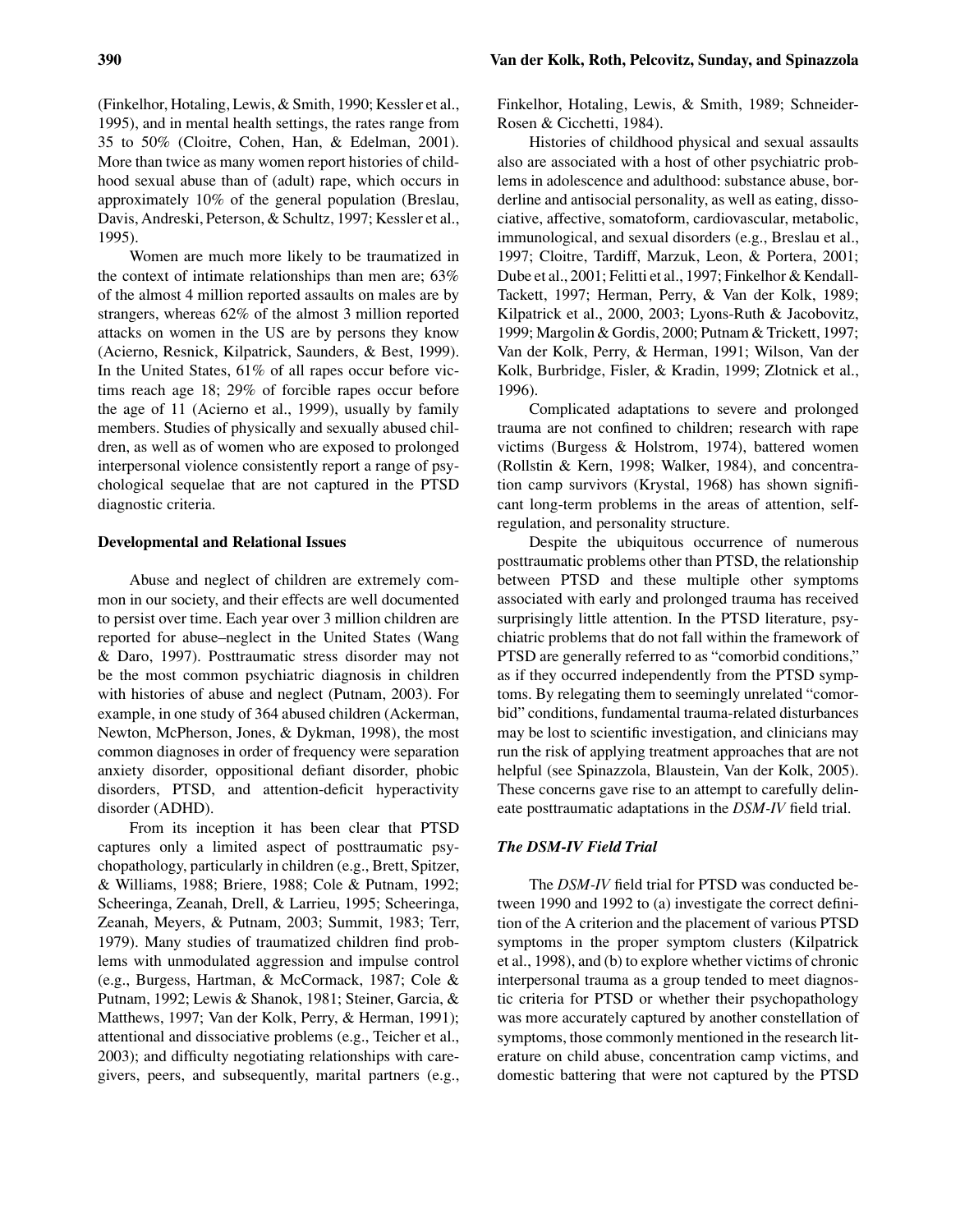criteria. The committee thoroughly reviewed the research on these populations and organized the most frequently studied symptoms under the rubric of disorders of extreme stress not otherwise specified (DESNOS; Herman, 1992).

The field trial workgroup hypothesized that (a) chronic interpersonal trauma starting at an early age gives rise to a greater prevalence of DESNOS symptomatology than either interpersonal trauma later in the life cycle or in victims of accidents and natural disasters; and (b) a substantial number of individuals with histories of childhood trauma would meet criteria for DESNOS but not for PTSD. This entire DESNOS data set has not been previously published, though other parts of the field trial—the empirical rationale for criteria A, B, C, and D (Kilpatrick et al., 1998), the interrelation of dissociation, somatization and affect dysregulation (Van der Kolk et al., 1996), the development of a rating scale to measure DESNOS (Pelcovitz et al., 1997), and the relation of childhood physical and sexual abuse to DESNOS versus borderline personality disorder (Roth, Newman, Pelcovitz, Van der Kolk, & Mandel, 1997) have been published.

## **Methods**

## *Item Construction*

The DESNOS symptom constellation was the result of a collaborative effort between two groups, one based in New York (Spitzer, Kaplan, & Pelcovitz as cited in Pelcovitz et al., 1997), the other in Boston (see Herman & Van der Kolk, 1987). They reviewed the existing research literature on trauma in children, women victims of domestic violence, and concentration camp survivors, and generated a list of 27 symptoms frequently described in, but not addressed by *DSM-IIIR* criteria for PTSD. Judith Herman (1992) arranged these 27 symptoms into seven categories (see Table 1): Dysregulation of (a) affect and impulses, (b) attention or consciousness, (c) self-perception, (d) perception of the perpetrator, (e) relations with others; (f) somatization, and (g) systems of meaning. Items were put in a structured interview format that was revised by the field trial coordinators prior to inclusion of the instrument in the field trial protocol. The measure consists of 48 items measuring lifetime and current alterations in the seven areas. Items were scored dichotomously; each question is answered with either a "yes" or "no" (Pelcovitz et al., 1997).

## *Sample Selection*

The PTSD field trial assessed adults and adolescents (age 15 or older) with regard to lifetime prevalence of exposure to "high magnitude" events and past year prevalence of "low magnitude" events, and the relation between exposure to these stressors and the emergence of individual PTSD and DESNOS symptoms. Most

**Table 1.** DESNOS Subcategories

| I. Alteration in Regulation of Affect and Impulses       |                                             |
|----------------------------------------------------------|---------------------------------------------|
| A. Affect Regulation                                     | D. Suicidal Preoccupation                   |
| B. Modulation of Anger                                   | E. Difficulty Modulating Sexual involvement |
| C. Self-Destructive                                      | F. Excessive Risktaking                     |
| II. Alterations in Attention or Consciousness            |                                             |
| A. Amnesia                                               |                                             |
| B. Transient Dissociative Episodes and Depersonalization |                                             |
| <b>III.</b> Somatization                                 |                                             |
| A. Digestive System                                      | D. Conversion Symptoms                      |
| B. Chronic Pain                                          | E. Sexual Symptoms                          |
| C. Cardiopulmonary Symptoms                              |                                             |
| IV. Alterations in Self-Perception                       |                                             |
| A. Ineffectiveness                                       | D. Shame                                    |
| <b>B.</b> Permanent Damage                               | E. Nobody Can Understand                    |
| C. Guilt and Responsibility                              | F. Minimizing                               |
| V. Alterations in Perception of the Perpetrator          |                                             |
| A. Adopting Distorted Beliefs                            |                                             |
| B. Idealization of the Perpetrator                       |                                             |
| C. Preoccupation with Hurting Perpetrator                |                                             |
| VI. Alterations in Relations with Others                 |                                             |
| A. Inability to Trust                                    |                                             |
| B. Revictimization                                       |                                             |
| C. Victimizing Others                                    |                                             |
| VII. Alterations in Systems of Meaning                   |                                             |
| A. Despair and Hopelessness                              |                                             |
| B. Loss of Previously Sustaining Beliefs                 |                                             |
|                                                          |                                             |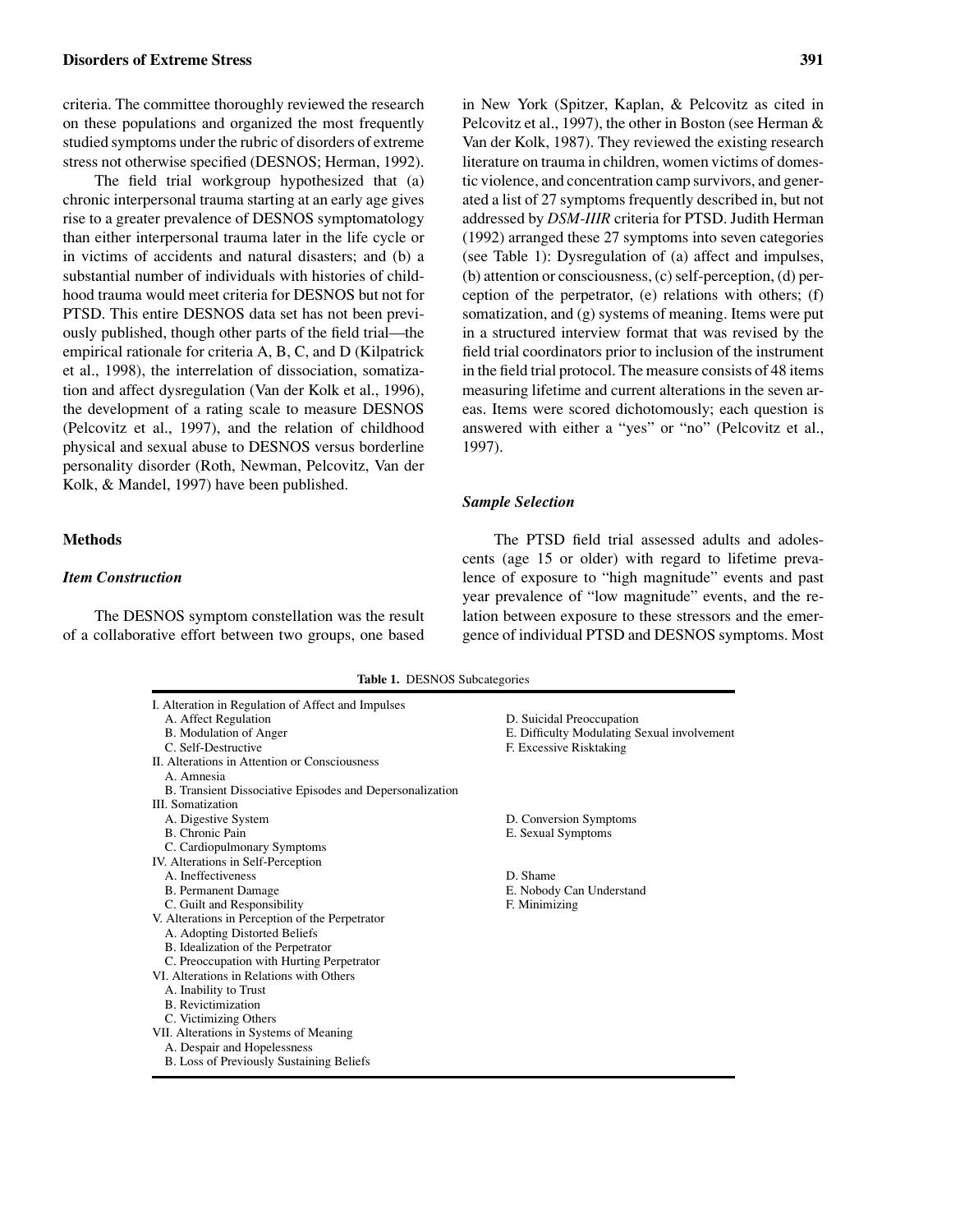participants in the sample  $(n = 400)$  were seeking mental health treatment after exposure to high- or low-magnitude stressful life events (the treatment-seeking sample). The treatment-seeking sample was obtained through the assessment of psychiatric patients at five outpatient mental health treatment sites specializing in the provision of mental health treatment for victims of psychological trauma. These were the Medical University of South Carolina/V.A. Medical Center, Crime Victim Center, Charleston, South Carolina; the Trauma Clinic, Massachusetts General Hospital, Harvard Medical School, Boston, Massachusetts; the Departments of Psychology and Psychiatry, Duke University and Duke University Medical Center, Durham, North Carolina; North Shore University Hospital/Cornell University Medical College Division of Child and Adolescent Psychiatry, Manhasset, New York; and the Community Psychological Services, University of Missouri, St. Louis, Missouri.

The community sample  $(n = 128)$  was recruited from 704 adults from Charleston and St. Louis via telephone interviews using random digit dialing (RDD) (Kilpatrick et al., 1998). Participants in the community sample were biased towards having experienced high-magnitude stressors. They completed the same assessment protocol administered to participants in the treatment-seeking sample. More detailed participant characteristics have been reported elsewhere (Kilpatrick et al., 1998; Pelcovitz et al., 1997).

## *Instruments*

The High Magnitude Stressor Events Structured Interview (Kilpatrick et al., 1998) comprehensively screened for lifetime history of high-magnitude events: completed rape, other sexual assault, physical assault, other violent crimes, homicide of family members or close friends, serious accidents, natural or manmade disasters, and military combat. The field trial obtained information about up to three high-magnitude and one low-magnitude potentially traumatic events per person.

Posttraumatic stress disorder was assessed by using (a) a version of the Diagnostic Interview Schedule (DIS) PTSD (*DSM-III*) module modified for the National Women's Study PTSD (Robins, Helzer, Croughan, Williams, & Spitzer, 1981); and (b) the PTSD module of the Structured Clinical Interview for *DSM-III* (SCID-PTSD) (Spitzer & Williams, 1986).

The prevalence of each of the DESNOS symptom items (see Table 1) was examined with the SCID-DESNOS instrument specifically designed for this purpose (Pelcovitz et al., 1997). To summarize, the interrater reliability kappas for current and past DESNOS in the field trial participants ranged from .88 to 1.00, with three of the five sites having perfect interrater reliability. The Cronbach coefficient alphas of the overall DESNOS measure was .96, and the individual DESNOS categories (with the exception of the item measuring alterations in perception of the perpetrator, which therefore was dropped as a requirement for meeting the diagnosis of DESNOS) had internal consistencies ranging from .76 to .90, meaning that the symptoms described in the DESNOS construct had a high degree of internal cohesion, and that these symptoms were likely to occur together in the same individuals.

## **Results**

# *Validity: Relationship Between PTSD and DESNOS Items*

Table 2 shows the percentage of lifetime endorsement for each the 27 DESNOS subcategories, for participants with and without current and lifetime PTSD. These data show that the differences in positive endorsement on each of the DESNOS items between groups with and without PTSD, both lifetime and current, were statistically significant. When participants who met diagnostic criteria for PTSD were compared to those who met DESNOS criteria, lifetime DESNOS without PTSD occurred in only a very small percentage of both the treatment sample (6.2%) and the community sample (4%). Hence, this constellation of symptoms was rare in participants who did not also suffer from PTSD.

#### *Nature of Trauma*

In an attempt to elucidate the role of age of onset and the nature of the traumatic experience (interpersonal vs. instrumental trauma) in the clinical presentation, the sample was divided into three mutually exclusive trauma groups: (a) participants reporting interpersonal violence (sexual assault and physical assault or no physical assault) starting before age 14 (some of whom also reported subsequent traumas), (b) participants reporting interpersonal violence starting after age 14, and (c) victims of natural disasters who did not report histories of interpersonal victimization. Table 2 shows the percentage of lifetime endorsement for the three groups for 26 of the 27-item subcategories, all of which produced statistically significant effects. Because of the number of statistical tests employed, we accepted a minimum *p* level of .005. For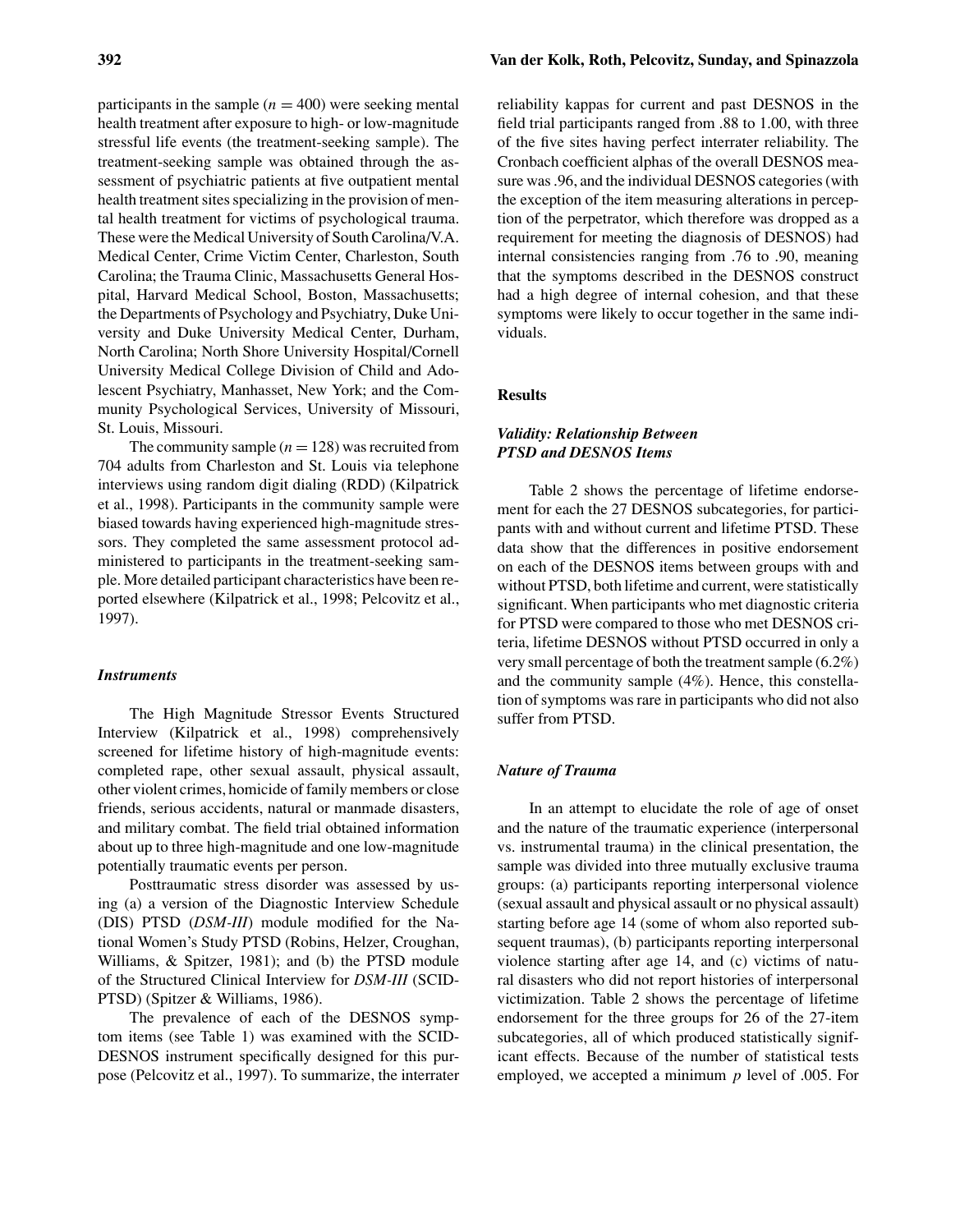|                          |                    | <b>PTSD</b> Lifetime |                        |                    | <b>PTSD Current</b>           |                        |
|--------------------------|--------------------|----------------------|------------------------|--------------------|-------------------------------|------------------------|
| Subcategories            | Yes<br>$(n = 275)$ | No<br>$(n = 208)$    | $\chi^2$<br>$(df = 1)$ | Yes<br>$(n = 194)$ | N <sub>o</sub><br>$(n = 326)$ | $\chi^2$<br>$(df = 1)$ |
| <b>Affect Regulation</b> | 84                 | 31                   | 144.15*                | 89                 | 42                            | 112.31*                |
| Anger                    | 81                 | 29                   | 133.23*                | 87                 | 39                            | 115.02*                |
| Self-Destructive         | 56                 | 19                   | 66.62*                 | 62                 | 26                            | $65.21*$               |
| Suicidal                 | 61                 | 18                   | 90.90*                 | 69                 | 25                            | 97.11*                 |
| Sexual Involvement       | 75                 | 32                   | 87.86*                 | 84                 | 39                            | $100.13*$              |
| Shame                    | 57                 | 10                   | 112.39*                | 64                 | 18                            | 111.95*                |
| Nobody Understands       | 84                 | 30                   | 145.75*                | 90                 | 41                            | $121.61*$              |
| Minimizing               | 29                 | 11                   | 22.95*                 | 31                 | 14                            | $21.20*$               |
| <b>Distorted Beliefs</b> | 24                 | $\overline{0}$       | 57.82*                 | 25                 | 6                             | 38.31*                 |
| Idealiz. Perpetrat.      | 23                 | $\overline{c}$       | 43.66*                 | 25                 | $\overline{7}$                | 33.46*                 |
| <b>Loss of Trust</b>     | 88                 | 41                   | 120.32*                | 96                 | 49                            | 119.63*                |
| Revictimization          | 56                 | 15                   | 84.64*                 | 64                 | 21                            | 96.82*                 |
| Victimizing Others       | 23                 | 5                    | $30.25*$               | 25                 | 9                             | 25.26*                 |
| <b>Risk Taking</b>       | 47                 | 14                   | 58.47*                 | 50                 | 21                            | 47.68*                 |
| Amnesia                  | 70                 | 18                   | 129.30*                | 78                 | 27                            | 126.58*                |
| Dissociation             | 83                 | 28                   | 148.46*                | 87                 | 21                            | 215.24*                |
| <b>Ineffective</b>       | 58                 | 23                   | 58.93*                 | 63                 | 30                            | 53.69*                 |
| Permanent Damage         | 73                 | 20                   | 132.56*                | 83                 | 28                            | 147.71*                |
| Guilt                    | 64                 | 19                   | 96.01*                 | 69                 | 34                            | 59.87*                 |
| Digestive Problems       | 72                 | 24                   | $109.05*$              | 77                 | 26                            | 126.47*                |
| Chronic Pain             | 57                 | 20                   | $66.56*$               | 63                 | 39                            | 27.91*                 |
| Cardiopulmonary          | 79                 | 27                   | 130.24*                | 82                 | 18                            | 203.72*                |
| Conversion               | 54                 | 12                   | 90.72*                 | 63                 | 21                            | 92.65*                 |
| Sexual Dysfunction       | 52                 | 15                   | $70.71*$               | 59                 | 41                            | $15.20*$               |
| Hopelessness             | 84                 | 29                   | 150.42*                | 89                 | 33                            | 153.82*                |
| <b>Loss of Beliefs</b>   | 73                 | 22                   | $123.16*$              | 79                 | 33                            | 101.77*                |

**Table 2.** DESNOS Categories (% positive) in Participants With and Without PTSD: Current and Lifetime

*Note.* All differences in positive endorsement on each of the DESNOS items between PTSD + vs. PTSD – groups, both life time and current, were significant at the  $p < .0001$  level utilizing  $x^2$  analysis.  $p < .0001$ .

the 27th subcategory, Ineffectiveness (IIIA), there was no evidence of a reliable difference in the percentage of endorsement among the three groups.

To establish group discriminations according to age of onset and duration of the trauma, the sample was analyzed for both lifetime and current prevalence of PTSD alone, and  $PTSD + DESNOS$ . The groups were divided (a) according to age and nature of traumatic experience (Early Onset Interpersonal, *<* age 14; Late Onset Interpersonal, 14 and up; and Disaster), (b) according to age of first high-magnitude stressor, and (c) according to duration of longest high-magnitude stressor. Early Onset versus Late Onset Interpersonal abuse had significantly different endorsement on at least one item in each of the seven major categories. Late Onset Interpersonal abuse and Disaster were discriminated by items in all categories. These patterns of endorsement confirm that early interpersonal traumatization gives rise to more complex posttraumatic psychopathology than later interpersonal victimization (Table 3).

# *Nature of Posttraumatic Symptoms According to Type, Age, and Duration of the Trauma*

Highly significant differences in posttraumatic symptoms emerged between the Early Onset and Late Onset Interpersonal abuse groups (see Table 4). In the Early Onset Interpersonal abuse group, more participants had a lifetime prevalence of  $PTSD + DESNOS$  (61%) than of PTSD alone (16%),  $\chi^2(2, N = 148) = 63.20$ ,  $p <$ .01. Of the Late Onset Interpersonal abuse group, 33% had PTSD + DESNOS compared to 26% who met criteria for PTSD alone,  $\chi^2(2, N = 87) = .99$ , *ns*. In the Disaster group, 15% had PTSD only, and 8% had PTSD  $+$  DESNOS,  $\chi^2(2, N = 59) = 1.47$ , *ns*.

The relationship between age of onset of the trauma and prevalence of DESNOS and PTSD was calculated with the Permutation Exact Test (Luger, 2004). There was no trend in regards to age of onset and the development of lifetime PTSD. However, there was a trend between the diagnosis of lifetime PTSD + DESNOS and age of onset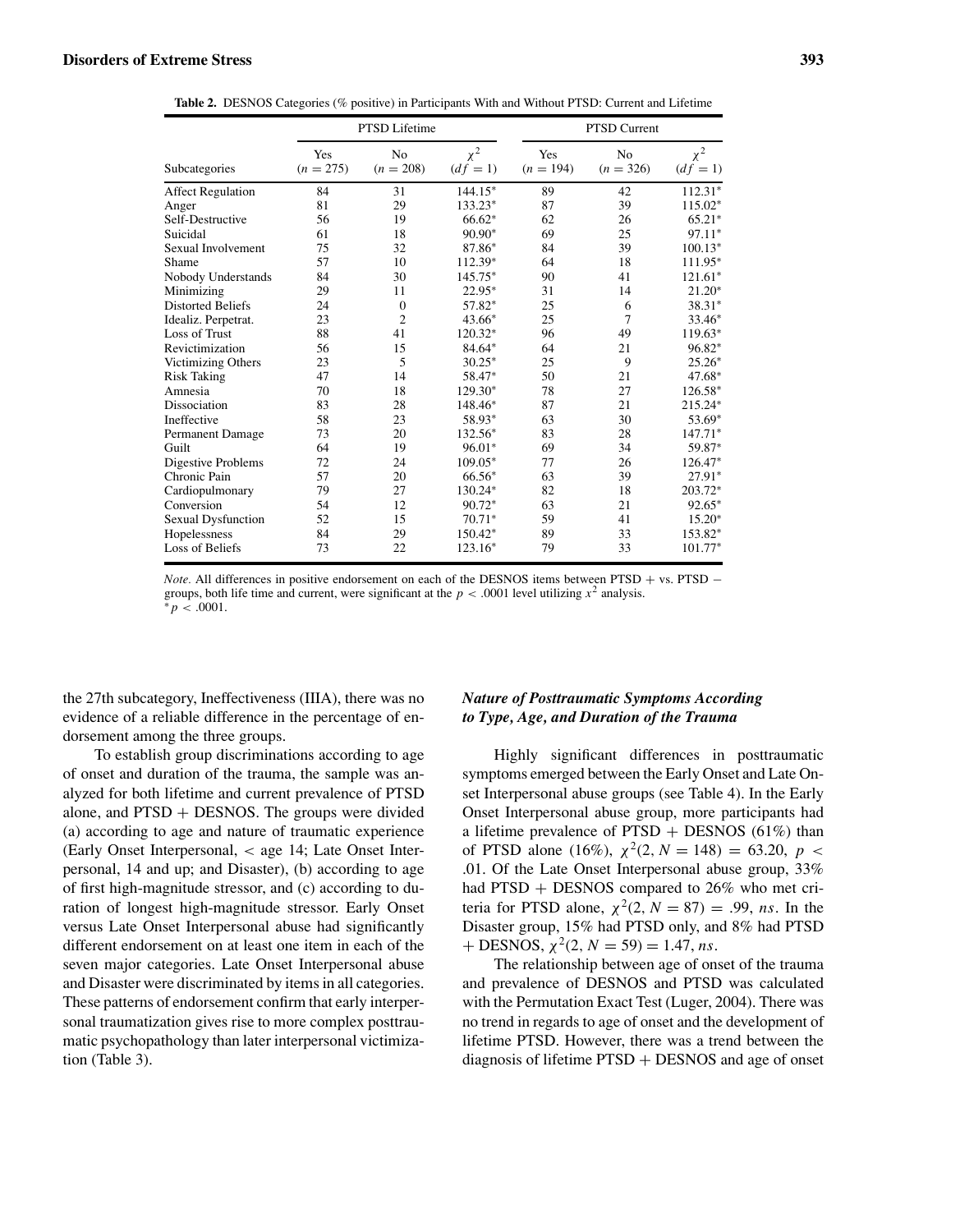| Subcategories            | Early onset<br>abuse<br>$(<14)$ .<br>$(n = 149)$ | Late onset<br>Abuse<br>(14)<br>$(n = 87)$ | Disaster<br>$(n = 58)$ | $\chi^2(df = 1)$<br>early onset<br>vs. late onset | $\chi^2(df = 1)$<br>late onset<br>vs. disaster |
|--------------------------|--------------------------------------------------|-------------------------------------------|------------------------|---------------------------------------------------|------------------------------------------------|
| <b>Affect Regulation</b> | 77                                               | 66                                        | 38                     | 3.78                                              | $10.68*$                                       |
| Anger                    | 77                                               | 61                                        | 33                     | 7.08                                              | 11.04*                                         |
| Self-destructive         | 62                                               | 36                                        | 21                     | $15.01*$                                          | 3.72                                           |
| Suicidal                 | 66                                               | 39                                        | 12                     | 15.88*                                            | 12.52*                                         |
| Sexual Involvement       | 81                                               | 66                                        | 9                      | 7.30                                              | $46.03*$                                       |
| <b>Risk Taking</b>       | 54                                               | 26                                        | 16                     | $16.59*$                                          | 2.41                                           |
| Amnesia                  | 78                                               | 46                                        | 15                     | 24.91*                                            | $14.43*$                                       |
| Dissociation             | 80                                               | 59                                        | 44                     | $12.31*$                                          | 2.66                                           |
| Permanent damage         | 72                                               | 53                                        | 26                     | $8.64*$                                           | $10.42*$                                       |
| Guilt                    | 69                                               | 49                                        | 24                     | $9.04*$                                           | $9.33*$                                        |
| Shame                    | 60                                               | 39                                        | 17                     | $9.39*$                                           | $7.85*$                                        |
| Nobody can understand    | 80                                               | 57                                        | 38                     | $13.55*$                                          | 5.32                                           |
| Minimizing               | 28                                               | 23                                        | 3                      | 0.77                                              | $10.32*$                                       |
| Distorted beliefs        | 30                                               | 12                                        | <b>NA</b>              | $10.75*$                                          |                                                |
| Idealiz. Perpetrator     | 36                                               | 8                                         | <b>NA</b>              | 22.78*                                            |                                                |
| Loss of trust            | 71                                               | 56                                        | 26                     | 5.35                                              | 13.09*                                         |
| Revictimization          | 54                                               | 38                                        | <b>NA</b>              | 5.47                                              |                                                |
| Victimizing others       | 27                                               | 8                                         | $+$                    | $12.17*$                                          |                                                |
| Digestive problems       | 69                                               | 60                                        | 29                     | 2.13                                              | 12.95*                                         |
| Chronic pain             | 54                                               | 43                                        | 28                     | 2.74                                              | 3.35                                           |
| Cardiopulmonary          | 71                                               | 60                                        | 33                     | 3.21                                              | $10.16*$                                       |
| Conversion               | 54                                               | 30                                        | 14                     | 12.58*                                            | 5.02                                           |
| <b>Sexual Problems</b>   | 58                                               | 45                                        | 10                     | 3.66                                              | $19.33*$                                       |
| Hopelessness             | 75                                               | 64                                        | 38                     | 3.12                                              | 9.79*                                          |
| Loss of beliefs          | 71                                               | 46                                        | 21                     | 56.07*                                            | $9.67*$                                        |

**Table 3.** Percent Endorsement of DESNOS Items by Trauma Category

*Note*. Significant early vs. late onset comparisons are noted by a "+", and significant late onset abuse vs. disaster comparisons are noted by a "\*". The minimum *p* level accepted for all these comparisons was .005, rather than the customary .05, in order to avoid spurious results.  $* p < .005$ .

(Permutation Exact Test = 1680,  $p < .001$ ): the younger the age of onset of the trauma, the more likely one is to suffer from the cluster of DESNOS symptoms, in addition to PTSD (Table 5). Comparing current diagnosis of PTSD to age of onset of the trauma yielded a significant trend (Permutation Exact Test  $= 1057$ ,  $p < .001$ ). Thus, the younger the age of onset, the higher the likelihood the individual currently had DESNOS. The relationship between age of onset and current PTSD + DESNOS showed the same trend (Permutation Exact Test  $= 783$ ,  $p < .001$ ).

The relationships between duration of the longest high-magnitude stressor (in years) and lifetime diagnoses

**Table 4.** Percentage of Various Trauma Groups With PTSD Only and With PTSD + DESNOS

| Subcategories   | Early onset Late onset<br>abuse | abuse<br>$(n = 148)$ $(n = 87)$ $(n = 59)$ $(n = 226)$ | Disaster | Other |
|-----------------|---------------------------------|--------------------------------------------------------|----------|-------|
| Lifetime        |                                 |                                                        |          |       |
| PTSD Only       | 16                              | 26                                                     | 15       | 20    |
| $PTSD + DESNOS$ | 61                              | 33                                                     | 8        | 25    |
| Current         |                                 |                                                        |          |       |
| PTSD Only       | 27                              | 28                                                     |          | 15    |
| $PTSD + DESNOS$ | 35                              | 16                                                     |          | 11    |

were calculated by subtracting age of onset from age of offset. Although there was no trend in the proportion of those developing PTSD alone across groups, there was a trend between the diagnoses of lifetime  $PTSD +$ DESNOS and duration of the trauma (Permutation Exact Test  $= 916$ ,  $p < .001$ ). Similar results were obtained for current diagnoses and duration of the trauma: There was no significant trend for PTSD alone, but the relationship between PTSD + DESNOS and duration of the trauma revealed a significant trend (Permutation Exact Test  $=$ 528,  $p < .001$ ). This finding demonstrates that the longer people were exposed to traumatic events, the more likely they were to develop both PTSD and DESNOS (Table 6).

## **Discussion**

The *DSM-IV* Field Trial for PTSD supported the notion that trauma, particularly trauma that is prolonged, that first occurs at an early age and that is of an interpersonal nature, can have significant effects on psychological functioning above and beyond PTSD symptomatology. These effects include problems with affect dysregulation,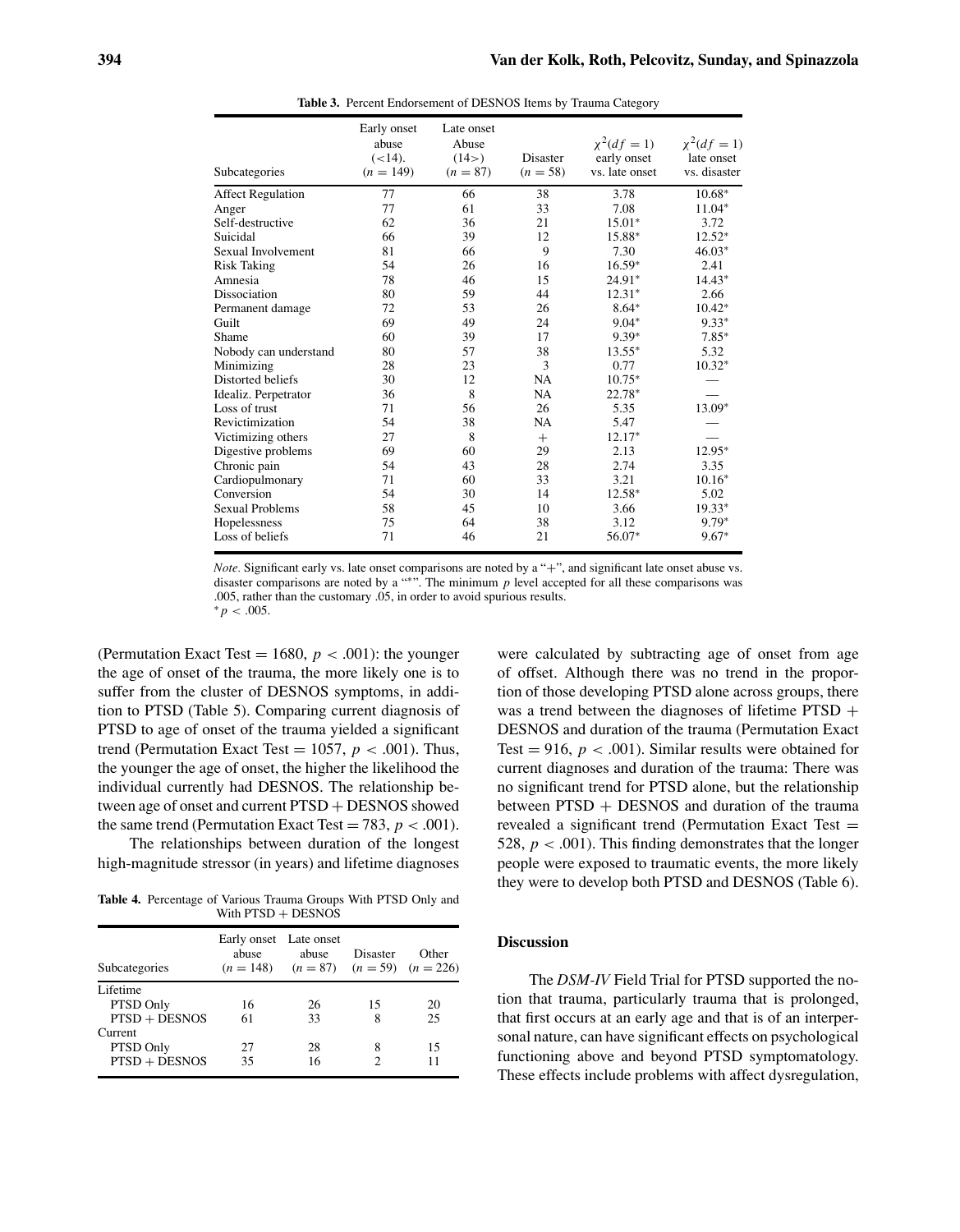**Table 5.** Age of First High Magnitude Stressor by Diagnosis

|                 | $0 - 4$    | $5 - 8$     | $9 - 13$   | $14 - 19$  | $20 - 25$  | $26+$      |
|-----------------|------------|-------------|------------|------------|------------|------------|
| Subcategories   | $(n = 83)$ | $(n = 108)$ | $(n = 90)$ | $(n = 94)$ | $(n = 38)$ | $(n = 44)$ |
| Lifetime        |            |             |            |            |            |            |
| <b>PTSD</b>     | 19         | 21          | 14         | 20         | 13         | 30         |
| $PTSD + DESNOS$ | 66         | 46          | 29         | 40         | 24         | 9          |
| Current         |            |             |            |            |            |            |
| <b>PTSD</b>     | 28         | 26          | 17         | 20         | 13         | 16         |
| $PTSD + DESNOS$ | 41         | 21          | 14         | 19         |            | 2          |

aggression against self and others, dissociative symptoms, somatization, and character pathology. These various symptoms tend to cluster into distinct patterns and to be highly interrelated.

The field trial demonstrated that (a) early interpersonal traumatization gives rise to more complex posttraumatic psychopathology than later interpersonal victimization; (b) these symptoms occur in addition to PTSD symptoms and do not necessarily constitute a separate cluster of symptoms; (c) the younger the age of onset of the trauma, the more likely one is to suffer from the cluster of DESNOS symptoms, in addition to PTSD; (d) The longer individuals were exposed to traumatic events, the more likely they were to develop both PTSD and DESNOS; and (e) although the community sample and the treatmentseeking sample had approximately the same prevalence of PTSD symptoms, almost half of the treatment-seeking sample also met criteria for DESNOS, suggesting that DESNOS symptoms, rather than PTSD, may cause patients to seek treatment.

Subsequent studies on both veteran and civilian samples (Ford, 1999; McDonagh-Coyle et al., 1999; Vielhauer, 1996) found DESNOS in a sizable subset of trauma patients (25–45%) who failed to meet criteria for PTSD. This finding contrasts with the *DSM-IV* field trial in which the vast majority of participants with DESNOS also met criteria for PTSD.

The finding that the traumatized participants whose high-magnitude traumatic stressors started before age 14 were most likely to meet criteria for DESNOS is not sur-

**Table 6.** Duration (in Years) of High Magnitude Stressor by Diagnosis

| Subcategories                            | $\geq 1$<br>$(n = 240)$ $(n = 68)$ $(n = 70)$ $(n = 26)$ $(n = 20)$ | $1 - 3$  | $4 - 10$ | $11 - 17$ | $18+$    |
|------------------------------------------|---------------------------------------------------------------------|----------|----------|-----------|----------|
| Lifetime<br>PTSD only<br>$PTSD + DESNOS$ | 18<br>29                                                            | 21<br>35 | 23<br>51 | 15<br>77  | 20<br>70 |
| Current<br>PTSD Only<br>$PTSD + DESNOS$  | 17<br>12                                                            | 28<br>21 | 27<br>27 | 27<br>54  | 30<br>62 |

prising in view of the fact that the formulation of the DESNOS syndrome was largely based on the research literature on childhood trauma. The prevalence estimates of childhood trauma histories in general psychiatric populations range from 40 to 70%. Patients with these histories are consistently found to have high degrees of problems with affect dysregulation, loss of impulse control, dissociative, somatization, and severe character pathology (e.g., Bryer, Nelson, Miller, & Krol, 1987; Chu & Dill, 1989; Herman et al., 1989; Mueser et al., 1998; Saxe et al., 1993, 1994; Van der Kolk, 2003).

The results of the *DSM-IV* Field Trial suggested that trauma has its most pervasive impact during the first decade of life and becomes more circumscribed, i.e., more like "pure" PTSD, with age. However, participants' DESNOS symptoms may have been a function of not only the age at which they were first traumatized, but also the number of traumatic experiences they subsequently suffered. The field trial did not analyze the data according to the number of separate A criterion events across the participants' life span.

The presence of comorbid trauma-related psychiatric problems excludes a large number of traumatized individuals from treatment outcome studies (see Spinazzola et al., 2005). Lack of assessment of other sequelae, or worse, the systematic exclusion of individuals with complex adaptations to trauma from PTSD outcome studies, is likely to interfere with exploring the most effective treatments for the most severely affected traumatized individuals. For example, there is increasing evidence that having a history of child abuse may significantly change treatment outcome in other psychiatric conditions (e.g., Ford & Kidd, 1998; Keller et al., 2000; Nemeroff et al., 2003).

#### *Comorbidity or Pervasive Impact of Trauma?*

Although the *DSM-IV* Subcommittee on PTSD favored the creation of a separate diagnosis to capture the psychiatric symptomatology related to chronic exposure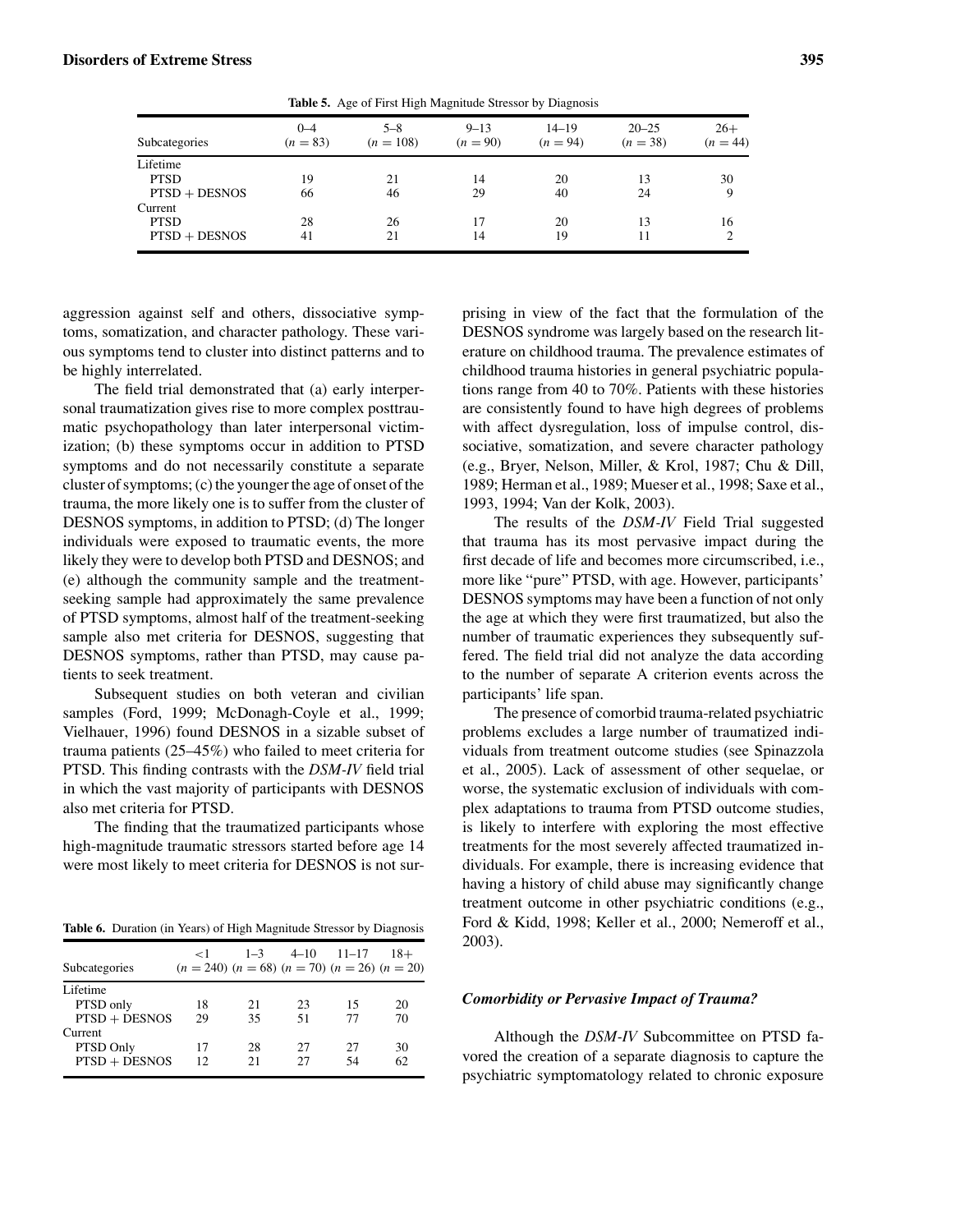to interpersonal trauma, the *DSM-IV* lists the DESNOS symptoms not as a distinct diagnosis, but under the rubric of "associated and descriptive features" of PTSD (APA, 1994, p. 425). The PTSD diagnosis is likely to fit some of the psychiatric problems of many psychiatrically impaired traumatized individuals. However, focusing on PTSD symptoms and, at best, relegating other posttraumatic sequelae to comorbidities may interfere with a comprehensive and effective treatment approach. For example, the Treatment Guidelines of the International Society for Traumatic Stress Studies (Foa, Keane, & Friedman, 2000), while recognizing that over 80% of PTSD patients suffer from comorbid conditions, including depression, phobias, anxiety, dissociative and somatoform disorders, refers readers to the "rich empirical literature of these comorbid conditions" (p. 375) for treatment guidance. This statement is puzzling because there is no evidence that other treatment manuals are, in fact, applicable to these comorbid conditions in patients with PTSD.

Numerous studies have shown that PTSD consistently co-occurs with other disorders. The National Comorbidity Survey (Kessler et al., 1995) found that approximately 84% of people with PTSD had another lifetime diagnosis, with PTSD typically being the primary disorder. The odds ratios that individuals with PTSD meet criteria for three or more additional disorders range from 8 to 14. The Australian National Comorbidity study (Creamer, Burgess, & McFarlane, 2001) assessed 10,600 individuals and found that 88% of the sample with PTSD had at least one other diagnosis: most commonly major depressive disorder (48%) and alcohol abuse (52%). Of persons with PTSD, 59% had three or more disorders, and 51% (versus 6% of non-PTSD) met criteria for an Axis II diagnosis. In most cases, PTSD was the initiating disorder in all comorbid disorders, including personality disorders. The study concluded that it is rare, even in a community sample, to find pure PTSD and that traumatized individuals present with a variable constellation of depression, anxiety, and somatization.

In studies of psychiatric populations in which trauma is not a central concern, PTSD is rarely assessed. Yet, histories of trauma consistently show up in studies of (a) various personality disorders (e.g., Herman et al., 1989; Oates, 1984; Yen et al., 2003; Zanarini, Ruser, Frankenburg, Hennen, & Gunderson, 2000), (b) affective disorders (e.g., Kendall-Tackett, 2002; Levitan et al., 1998; Nemeroff et al., 2003; Schneider-Rosen & Cicchetti, 1984); (c) impulse disorders (e.g., Barahal, Waterman, & Martin, 1987; Green, 1983; Romano & deLuca, 1997), (d) antisocial disorders (e.g., Adshead, 1994; Steiner et al., 1997; Widom, 1987; Zlotnick, 1999), (e) substance abuse (e.g., Creamer et al., 2001; Kilpatrick et al., 2000), (f) somati-

# **396 Van der Kolk, Roth, Pelcovitz, Sunday, and Spinazzola**

zation (e.g., Resnick, Acierno, & Kilpatrick, 1997; Saxe et al., 1994), and (g) dissociative disorders (e.g., Bremner et al., 1992; Chu & Dill, 1989; Marshall et al., 2000). The *DSM-IV* Field Trial did not specifically assess for other *DSM-IV* Axis I and Axis II diagnoses, leaving the overlap between DESNOS and these various disorders open to further investigation.

It seems of paramount importance to address critically the fact that psychiatric disorders, categorically defined, frequently occur together, and that many disorders, in particular PTSD, seem to occur rarely in pure form, without comorbidities. It is clear that traumatized individuals develop a range of shifting maladaptive patterns, depending on their stage of development, social support, and relationship to the origin of the trauma.

This implies that the focus of trauma research needs to extend beyond the traditional preoccupation with PTSD as the sole outcome of traumatization and more closely attend to the full range of disordered psychological domains, including disturbances in perception, information processing, affect regulation, impulse control, and personality development, that are now relegated to various other comorbidities. The DESNOS construct, although still a work in progress, is an attempt to capture the multidimensional nature of breakdown of adaptation in the face of trauma.

# *Treatment Implications*

The presence of DESNOS has been shown to be a powerful negative prognostic indicator of PTSD treatment outcome and behavioral disturbance in diverse clinical samples (Ford & Kidd, 1998; McDonagh-Coyle et al., 1999; Zlotnick, 1999). The phenomenological differences between DESNOS and PTSD have important treatment implications. The diagnosis of PTSD focuses on the memory imprint of particular experiences. Posttraumatic stress disorder as the central psychological consequence of traumatization implies treatment that focuses on the impact of specific past events and the processing of specific traumatic memories. In contrast, in traumatized patients with histories of early abuse and DESNOS, the treatment of other problems, such as loss of emotion regulation, dissociation and interpersonal problems, may be the first priority because they cause more functional impairment than the PTSD symptoms (Cloitre, Koenen, Cohen, & Han, 2002; see Briere & Spinazzola, 2005; Ford, Courtois, Steele, Van der Hart, & Nijenhuis, 2005; Pearlman & Courtois, 2005; all in this issue).

Issues of affect regulation and dissociation have been largely neglected in the treatment research literature for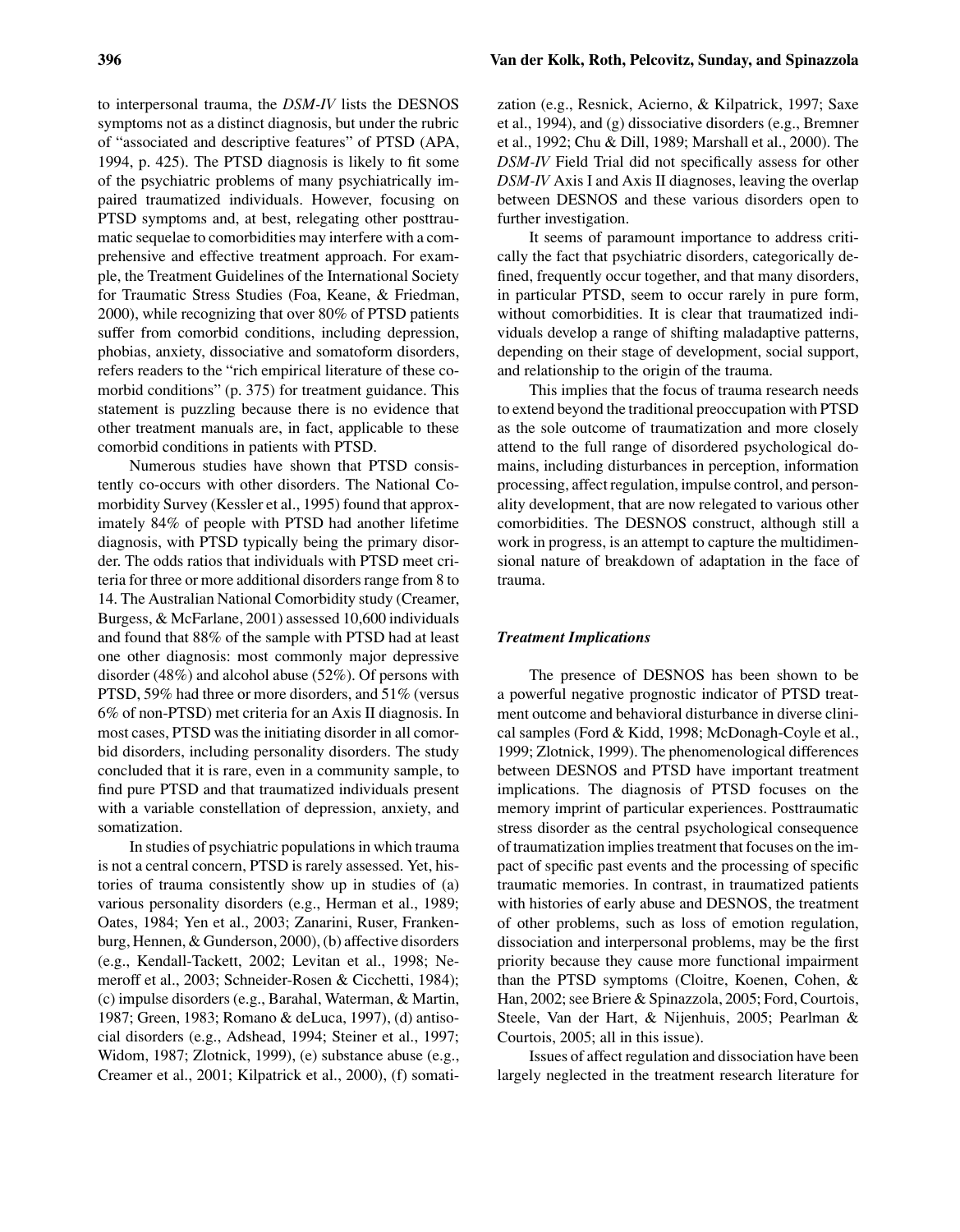## **Disorders of Extreme Stress 397**

PTSD. For example, in the International Society for Traumatic Stress Studies (ISTSS) treatment guidelines for PTSD, there is no mention of techniques to deal with loss of self-regulation or dissociative problems. In recent years, an emerging research literature has started to demonstrate the importance of helping patients with the management of current problems with dissociation, affect regulation, and altered relationships with themselves and others prior to engaging them in trauma exposure (Cloitre, Chase Stovall-McClough, Miranda, & Chemtob, 2004; Ford et al., 2005; Ford, Fisher, & Larson, 1997; Ford & Frisman, 2002).

#### **Acknowledgments**

The research reported on was supported, in part, by National Institutes of Mental Health grant #1 PO1 MH47200–01. The authors wish to acknowledge the critical contributions of Dean Kilpatrick, PhD, Heidi Resnick, PhD, Patti Resick, PhD, and John Freedy, PhD, in the design, data collection, and data analyses of the field trials, as well as Margaret Blaustein, PhD, for her assistance in the data analysis. The authors also gratefully acknowledge Marla Zucker, PhD and Richard LaDue for their assistance with the preparation of this manuscript.

#### **References**

- Acierno, R., Resnick, H.S., Kilpatrick, D.G., Saunders, B.E., & Best, C.L. (1999). Risk factors for rape, physical assault, and posttraumatic stress disorder in women: Examination of differential multivariate relationships. Journal of Anxiety Disorders, 13(6), 541–563.
- Ackerman, P.T., Newton, J.E.O., McPherson, W.B., Jones, J.G., & Dykman, R.A. (1998). Prevalence of posttraumatic stress disorder and other psychiatric diagnoses in three groups of abused children (sexual, physical, and both). Child Abuse and Neglect, 22(8), 759–774.
- Adshead, G. (1994). Damage: Trauma and violence in a sample of women referred to a forensic service. Behavioral Sciences and the Law, 12, 235–249.
- American Psychiatric Association. (1980). Diagnostic and statistical manual of mental disorders (3rd ed.). Washington, DC: Author.
- American Psychiatric Association. (1994). Diagnostic and statistical manual of mental disorders (4th ed.). Washington, DC: Author.
- Andreasen, N.J.C., & Norris, A.S. (1972). Long-term adjustment and adaptation mechanisms in severely burned adults. Journal of Nervous and Mental Disease, 154, 352–362.
- Barahal, R., Waterman, J., & Martin, H. (1987). The social-cognitive development of abused children. Journal of Consulting and Clinical Psychology, 49, 508–516.
- Bremner, J.D., Southwick, S., Brett, E., Fontana, A., Rosenheck, R., & Charney, D.S. (1992). Dissociation and posttraumatic stress disorder in Vietnam combat veterans. American Journal of Psychiatry, 149, 328–332.
- Breslau, N., Davis, G.C., Andreski, P., Peterson, E.L., & Schultz, L.R. (1997). Sex differences in posttraumatic stress disorder. Archives of General Psychiatry, 54(11), 1044–1048.
- Brett, E., Spitzer, R., & Williams, J. (1988). DSMIII-R criteria for posttraumatic stress disorder. American Journal of Psychiatry, 144, 1232–1236.
- Briere, J. (1988), Long-term clinical correlates of childhood sexual victimization. Annals of the New York Academy of Sciences, 528, 327–334.
- Briere, J., & Spinnazola, J. (2005). Phenomenology and psychological assessment of complex posttraumatic states. Journal of Traumatic Stress, 18, 401–412.
- Bryer, J.B., Nelson, B.A., Miller, J.B., & Krol, P.A. (1987). Childhood sexual and physical abuse as factors in adult psychiatric illness. American Journal of Psychiatry, 144, 1426–1430.
- Burgess, A.W., Hartman, C.R., & McCormack, A. (1987). Abused to abuser: Antecedents of socially deviant behavior. American Journal of Psychiatry, 144, 1431–1436.
- Burgess, A.W., & Holmstrom, L.L. (1974). Rape trauma syndrome. American Journal of Psychiatry, 131, 981–986.
- Chu, J.A., & Dill, D.L. (1989). Dissociative symptoms in relation to childhood physical and sexual abuse. American Journal of Psychiatry, 148, 50–54.
- Cloitre, M., Chase Stovall-McClough, K., Miranda, R., & Chemtob, C. (2004). Therapeutic alliance, negative mood regulation, and treatment outcome in child abuse-related posttraumatic stress disorder. Journal of Consulting and Clinical Psychology, 72(3), 411– 416.
- Cloitre, M., Cohen, L., Han, H., & Edelman, R. (2001). Posttraumatic stress disorder and extent of trauma exposure as correlates of medical problems and perceived health among women with childhood abuse. Women and Health, 34, 1–17.
- Cloitre, M., Koenen, K.C., Cohen, L.R., & Han, H. (2002). Skills training in affective and interpersonal regulation followed by exposure: A phase-based treatment for PTSD related to childhood abuse. Journal of Consulting and Clinical Psychology, 70, 1067– 1074.
- Cloitre, M., Tardiff, K., Marzuk, P.M., Leon, A.C., & Portera, L. (2001). Consequences of childhood abuse among male psychiatric inpatients: Dual roles as victims and perpetrators. Journal of Traumatic Stress, 14(1), 47–61.
- Cole, P., & Putnam, F.W. (1992). Effect of incest on self and social functioning: A developmental psychopathology perspective. Journal of Consulting and Clinical Psychology, 60, 174–184.
- Creamer, M., Burgess, P.M., & McFarlane, A.C. (2001). Posttraumatic stress disorder: Findings from the Australian National Survey of Mental Health and Well-Being. Psychological Medicine, 31(7), 1237–1247.
- Dube, S.R., Anda, R.F., Felitti, V.J., Chapman, D.P., Williamson, D.F., & Giles, W.H. (2001). Childhood abuse, household dysfunction, and the risk of attempted suicide throughout the life span: Findings from the Adverse Childhood Experiences Study. Journal of the American Medical Association, 286(24), 3089–3096.
- Felitti, V.J., Anda, R.F., Nordenberg, D., Williamson, D.F., Spitz, A.M., Edwards, V., et al. (1997). Relationship of childhood abuse and household dysfunction to many of the leading causes of death in adults: The Adverse Childhood Experiences (ACE) Study. American Journal of Preventive Medicine, 14, 245–258.
- Finkelhor, D., Hotaling, G., Lewis, I.A., & Smith, C. (1989). Sexual abuse and its relationship to later sexual satisfaction, marital status, religion, and attitudes. Journal of Interpersonal Violence, 4, 279– 399.
- Finkelhor, D., Hotaling, G., Lewis, I.A., & Smith, C. (1990). Sexual abuse in a national survey of adult men and women: Prevalence, characteristics, and risk factors. Child Abuse and Neglect, 14(1), 19–28.
- Finkelhor, D., & Kendall-Tackett, K. (1997). A developmental perspective on the childhood impact of crime, abuse and violent victimization. In D. Cicchetti & S. Toth (Eds.), Rochester symposium on developmental psychopathology and developmental perspectives on trauma (pp. 1–32). Rochester, NY: University of Rochester Press.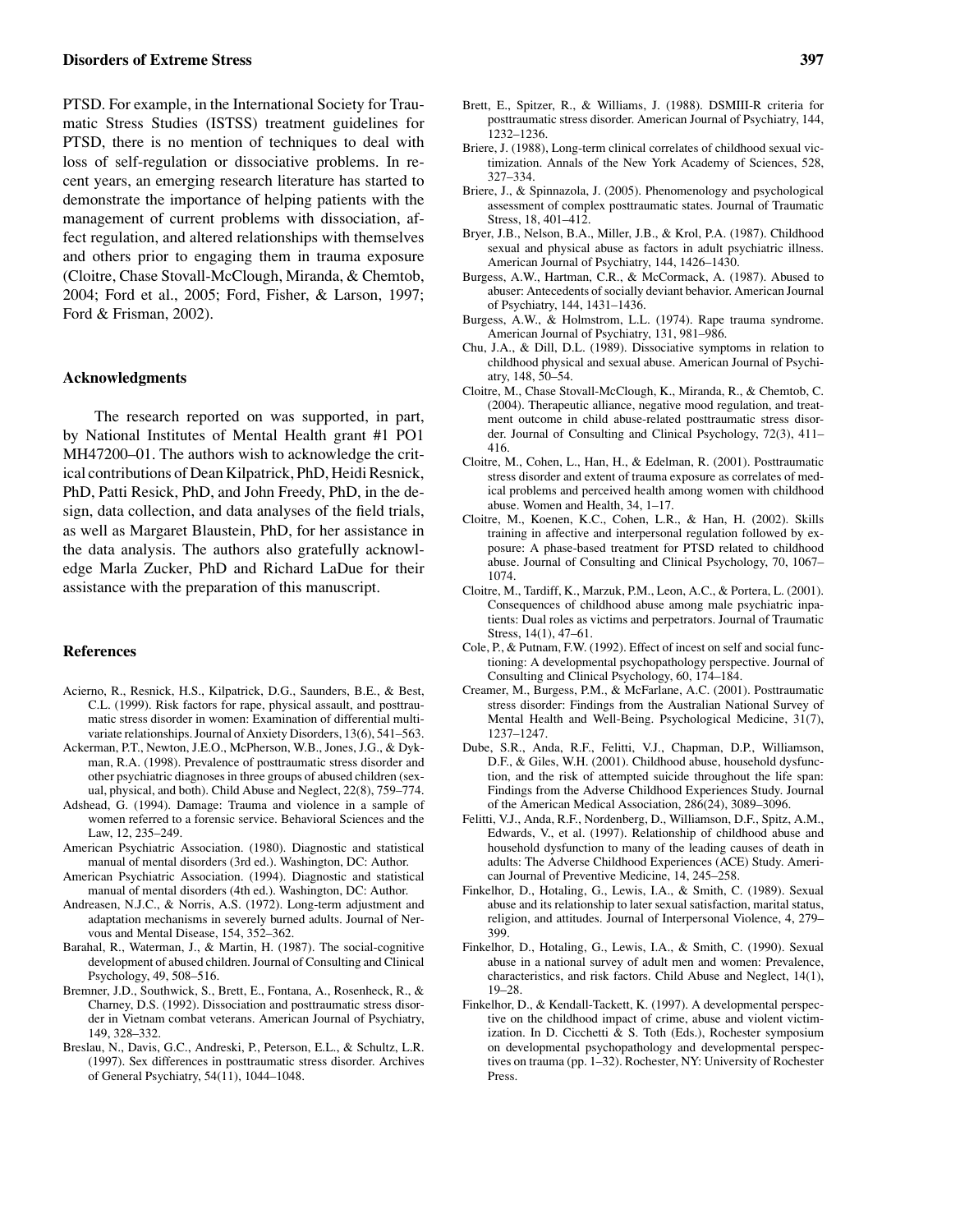## **398 Van der Kolk, Roth, Pelcovitz, Sunday, and Spinazzola**

- Foa, E.B., Keane, T., & Friedman, M.J. (2000). Effective treatments for PTSD: Practice guidelines from the International Society of Traumatic Stress Studies. New York: Guilford Press.
- Ford, J.D. (1999). Disorders of extreme stress following war-zone military trauma: Associated features of posttraumatic stress disorder or comorbid but distinct syndromes? Journal of Consulting and Clinical Psychology, 67(1), 3–12.
- Ford, J.D. (2001). Treatment and clinical course of complex posttraumatic stress disorder in patients with severe mental illness. Unpublished manuscript, National Institute of Mental Health, Rockville, MD.
- Ford, J.D., Courtois, C.A., Steele, K., Van der Hart, O., & Nijenhuis, E.R.S. (2005). Treatment of complex posttraumatic selfdysregulation. Journal of Traumatic Stress, 18, 437–447.
- Ford, J.D., Fisher, P., & Larson, L. (1997). Object relations as predictors of treatment outcome with chronic PTSD. Journal of Consulting and Clinical Psychology, 64, 547–559.
- Ford, J.D., & Frisman, L. (2002, November). Controlled evaluation of a present-focused trauma-processing therapy. Paper presented at the Annual Meeting of the International Society for Traumatic Stress Studies, Baltimore, MD.
- Ford, J.D., & Kidd, P. (1998). Early childhood trauma and disorders of extreme stress as predictors of treatment outcome with chronic PTSD. Journal of Traumatic Stress, 18, 743–761.
- Green, A.H. (1983). Dimension of psychological trauma in abused children. American Journal of Psychiatry, 22(3), 231–237.
- Herman, J.L. (1992). Complex PTSD: A syndrome in survivors of prolonged and repeated trauma. Journal of Traumatic Stress, 5(3), 377–391.
- Herman, J.L., Perry, J.C., & Van der Kolk, B.A. (1989). Childhood trauma in borderline personality disorder. American Journal of Psychiatry, 22, 231–237.
- Herman, J.L., & Van der Kolk, B.A. (1987). Traumatic antecedents of borderline personality disorder. In B. Van der Kolk (Ed.), Psychological trauma (pp. 111–126). Washington, DC: American Psychiatric Press.
- Horowitz, M., Wilner, N., & Kaltreider, N. (1980). Signs and symptoms of post-traumatic stress disorder. Archives of General Psychiatry, 37, 85–92.
- Kardiner, A. (1941). The traumatic neuroses of war. New York: Hoeber.
- Keller, M.B., McCullough, J.P., Klein, D.N., Arnow, B., Dunner, D.L., Gelenberg, A.J., et al. (2000). A comparison of nefazodone, the cognitive–behavioral-analysis system of psychotherapy, and their combination for the treatment of chronic depression. New England Journal of Medicine, 342(20), 1462–1470.
- Kendall-Tackett, K. (2002). The health effects of childhood abuse: Four pathways by which abuse can influence health. Child Abuse & Neglect, 26(6-7), 715–729.
- Kessler, R.C., Sonnega, A., Bromet, E., Hughes, M., & Nelson, C.B. (1995). Posttraumatic stress disorder in the national comorbidity survey. Archives of General Psychiatry, 52, 1048– 1060.
- Kilpatrick, D.G., Acierno, R., Saunders, B.E., Resnick, H.S., Best, C.L., & Schnurr, P.P. (2000). Risk factors for adolescent substance abuse and dependence: Data from a national sample. Journal of Consulting and Clinical Psychology, 68(1), 19–30.
- Kilpatrick, D.G., Resnick, H.S., Freedy, J.R., Pelcovitz, D., Resick, P.A., Roth, S., et al. (1998). Posttraumatic stress disorder field trial: Evaluation of the PTSD construct—Criteria A through E. In T.A. Widiger, A.J. Frances, H.A. Pincus, R. Ross, M.B. First, W. David et al. (Eds.), DSM-IV sourcebook (Vol. 4, 4th ed., pp. 803–844). Washington, DC: American Psychiatric Association.
- Kilpatrick, D.G., Ruggeiro, K.J., Acierno, R., Saunders, B.E., Resnick, H.S., & Best, C.L. (2003). Violence and risk of PTSD, major depression, substance abuse/dependence and comorbidity: Results from the National Survey of Adolescents. Journal of Consulting and Clinical Psychology, 71, 692–700.
- Krystal, H. (1968). Massive psychic trauma. New York: International Universities Press.
- Leeds, A.M., & Shapiro, F. (2000). EMDR and resource installation: Principles and procedures for enhancing current functioning and resolving traumatic experiences. In J. Carlson & L. Sperry (Eds.), Brief therapy with individuals & couples (pp. 469–534). Phoenix, AZ: Tucker & Theisen, Inc.
- Levitan, R.D., Parikh, S.V., Lesage, A.D., Hegadore, K.M., Adams, M., Kennedy, S.H., et al. (1998). Major depression in individuals with a history of childhood physical or sexual abuse: Relationship to neurovegetative features, mania, and gender. American Journal of Psychiatry, 155(12), 1746–1752.
- Lewis, D.O., Lovely, R., Yeager, C., & Della Femina, D. (1989). Toward a theory of the genesis of violence: A follow-up study of delinquents. Journal of the American Academy of Child and Adolescent Psychiatry, 28, 431–436.
- Lewis, D.O., & Shanok, S.S. (1981). Perinatal difficulties, head and face trauma, and child abuse in the medical histories of seriously delinquent children. American Journal of Psychiatry, 136(4A), 419– 423.
- Luger, R. (2004). Exact permutation tests for non-nested nonlinear regression models. Retrieved November 1, 2004, from http://www.economics.emory.edu/Working\_Papers/wp/luger\_04\_ 19 paper.pdf
- Margolin, G., & Gordis, E.B. (2000). The effects of family and community violence on children. Annual Review of Psychology, 51, 445–479.
- Marshall, R.D., Schneier, F.R., Lin, S.H., Simpson, H.B., Vermes, D., & Liebowitz, M.R. (2000). Childhood trauma and dissociative symptoms in panic disorder. American Journal of Psychiatry, 157(3), 451–453.
- McDonagh-Coyle, A., McHugo, G., Ford, J., Mueser, K., Demment, C., & Descamps, M. (1999, December). Cognitive–behavioral treatment for childhood sexual abuse survivors with PTSD. Paper presented at the 15th Annual Meeting of the International Society for Traumatic Stress Studies, Miami, FL.
- Mueser, K.T., Trumbetta, S.L., Rosenberg, S.D., Vidaver, R.M., Goodman, L.B., Osher, F.C., et al. (1998). Trauma and posttraumatic stress disorder in severe mental illness. Journal of Consulting and Clinical Psychology, 66(3), 493–499.
- Nemeroff, C.B., Heim, C.M., Thase, M.E., Klein, D.N., Rush, A.J., Schatzberg, A.F., et al. (2003). Differential responses to psychotherapy versus pharmacotherapy in patients with chronic forms of major depression and childhood trauma. Proceedings of the National Academy of Sciences of the United States of America, 100(24), 14293–14296.
- Oates, R.K. (1984). Personality development after physical abuse. Archives of Disease in Childhood, 59, 147–150.
- Pearlman, L.A., & Courtois, C.A. (2005). Clinical applications of the attachment framework: Relational treatment of complex trauma. Journal of Traumatic Stress, 18, 449–459.
- Pelcovitz, D., Van der Kolk, B.A., Roth, S., Mandel, F., Kaplan, S., & Resick, P. (1997). Development of a criteria set and a structured interview for disorders of extreme stress (SIDES). Journal of Traumatic Stress, 10(1), 3–16.
- Putnam, F. (2003). Ten-year research update review: Child sexual abuse. Journal of the American Academy of Child and Adolescent Psychiatry 43, 269–278.
- Putnam, F., & Trickett, P.K. (1997). The psychobiological effects of sexual abuse, a longitudinal study. Annals of the New York Academy of Science, 821, 150–159.
- Resnick, H.S., Acierno, R., & Kilpatrick, D.G. (1997). Health impact of interpersonal violence. Section II: Medical and mental health outcomes. Behavioral Medicine, 23, 65–78.
- Robins, L.N., Helzer, J.E., Croughan, J.L., Williams, J.B.W., & Spitzer, R.L. (1981). NIMH Diagnostic Interview Schedule, Version III (Publication no. ADM-T- 42–3 [5–81, 8–81]). Rockville, MD; National Institute of Mental Health, Public Health Service.
- Rollstin, A.O., & Kern, J.M. (1998). Correlates of battered women's psychological distress: Severity of abuse and duration of the postabuse period. Psychological Reports, 82(2), 387–394.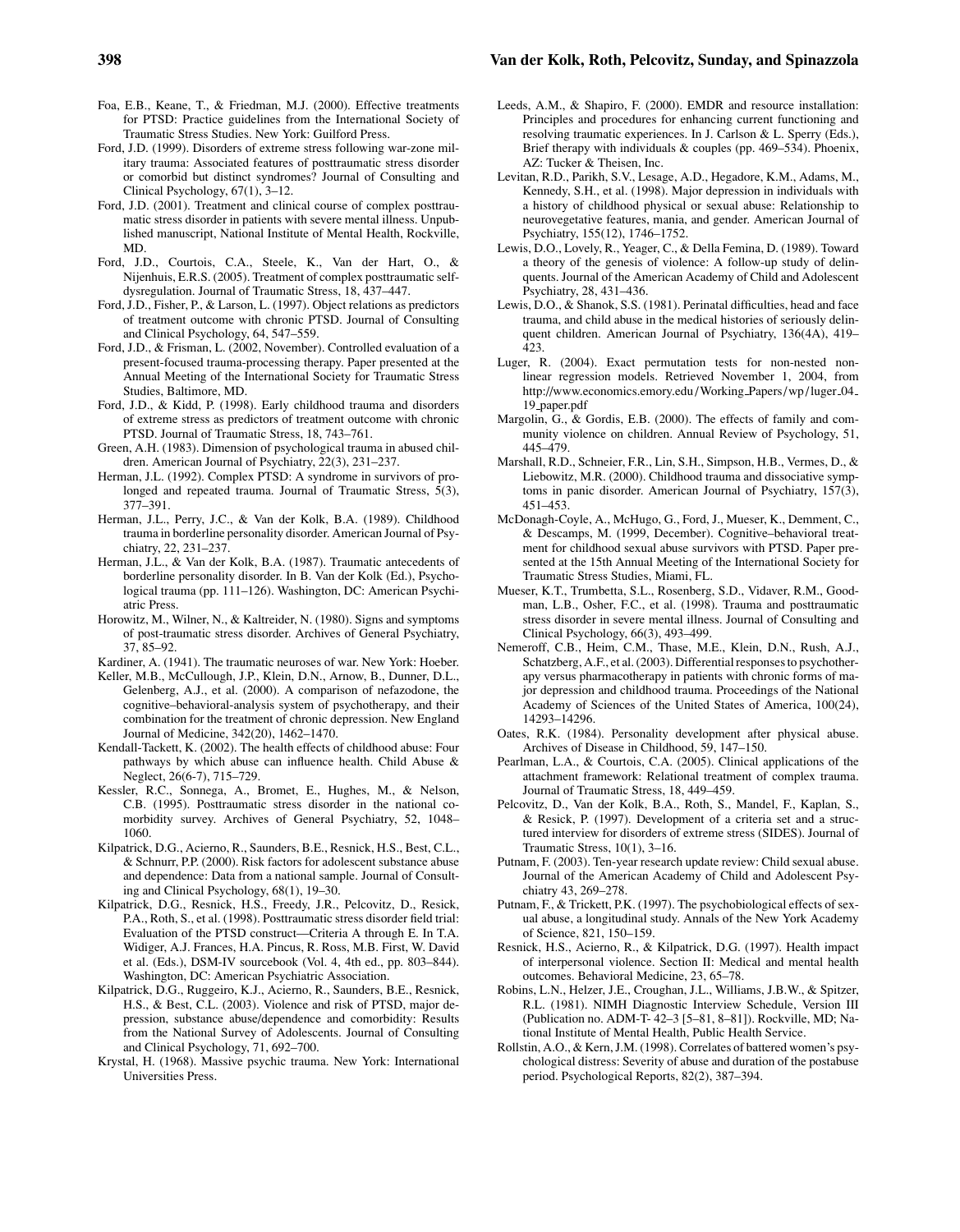- Romano, E., & De Luca, R.V. (1997). Exploring the relationship between childhood sexual abuse and adult sexual perpetration. Journal of Family Violence. 12(1), 85–98.
- Roth, S., Newman, E., Pelcovitz, D., Van der Kolk, B.A., & Mandel, F.S. (1997). Complex PTSD in victims exposed to sexual and physical abuse: Results from the DSM-IV field trial for posttraumatic stress disorder. Journal of Traumatic Stress, 10(4), 539–555.
- Saxe, G.N., Chinman, G., Berkowitz, R., Hall, K., Lieberg, G., Schwartz, J., et al. (1994). Somatization in patients with dissociative disorders. American Journal of Psychiatry, 151(9), 1329–1334.
- Saxe, G.N., Van der Kolk, B.A., Berkowitz, R., Chinman, G., Hall, K., Lieberg, G., et al. (1993). Dissociative disorders in psychiatric inpatients. American Journal of Psychiatry, 150(7), 1037–1042.
- Scheeringa, M.S., Zeanah, C.H., Drell, M.J., & Larrieu, J. (1995). Two approaches to the diagnosis of posttraumatic stress disorder in infancy and early childhood. Journal of the American Academy of Child and Adolescent Psychiatry, 34(2), 191–200.
- Scheeringa, M.S., Zeanah, C.H., Meyers, L., & Putnam, F.W. (2003). New findings on alternative criteria for PTSD in preschool children. Journal of the American Academy of Child and Adolescent Psychiatry, 42(5), 561–570.
- Schneider-Rosen, K., & Cicchetti, D. (1984). The relationship between affect and cognition in maltreated infants: Quality of attachment and the development of visual self-recognition. Child Development, 55, 648–658.
- Shatan, C.F., Smith, J., & Haley, S. (1977, October). Johnny comes marching home: DSM III and combat stress. Paper presented at the 130th Annual Meeting of the American Psychiatric Association, Toronto, Ontario, Canada.
- Spinnazola, J., Blaustein, M., & Van der Kolk, B.A. (2005). Posttraumatic stress disorder treatment outcome research: The study of unrepresentative samples? Journal of Traumatic Stress, 18, 425– 436.
- Spitzer, R.J., & Williams, J.B. (1986). Structured Clinical Interview for DSM-III (SCID 3/15/83). Unpublished manuscript, Biometrics Research Department, New York State Psychiatric Institute, New York City.
- Steiner, H., Garcia, I.G., & Matthews, Z. (1997). Posttraumatic stress disorder in incarcerated juvenile delinquents. Journal of the American Academy of Child and Adolescent Psychiatry, 36(3), 357–365.
- Summit, R. (1983). The child sexual abuse accommodation syndrome. Child Abuse & Neglect, 7(2) 177–193.
- Teicher, M.H., Andersen, S.L., Polcari, A., Anderson, C.M., Navalta, C.P., & Kim, D.M. (2003). The neurobiological consequences of early stress and childhood maltreatment. Neuroscience and Biobehavioral Reviews, 27(1–2), 33–44.
- Terr, L.C. (1979). Children of Chowchilla: A study of psychic trauma. The Psychoanalytic Study of the Child, 34, 552–623.
- Van der Kolk, B.A. (1989). The compulsion to repeat trauma: Revictimization, attachment and "masochism." The Psychiatric Clinics of North America, 12, 389–411.
- Van der Kolk, B.A. (2003). The neurobiology of childhood trauma and abuse. Child and Adolescent Clinics of North America 12, 293– 317.
- Van der Kolk, B.A., Pelcovitz, D., Roth, S., Mandel, F., McFarlane, A., & Herman, J.L. (1996). Dissociation, somatization, and affect dysregulation: The complexity of adaptation to trauma. American Journal of Psychiatry, 153(7), 83–93.
- Van der Kolk, B.A., Perry, J.C., & Herman, J.L. (1991). Childhood origins of self-destructive behavior. American Journal of Psychiatry, 148, 1665–1671.
- Vielhauer, M.J. (1996). Complex post-traumatic stress disorder associated with childhood sexual and physical abuse in male veterans with histories of substance abuse disorders. Unpublished doctoral dissertation, State University of New York at Buffalo.
- Walker, L.E. (1984). The battered woman syndrome. New York: Springer.
- Wang, C.T., & Daro, D. (1997). Current trends in child abuse reporting and fatalities: The results of the 1997 annual fifty state survey. Chicago: National Committee to Prevent Child Abuse.
- Weine, S.M., Becker, D.F., Vojvoda, D., Hodzic, E., Sawyer, M., Hyman, L., et al. (1998). Individual change after genocide in Bosnian survivors of "ethnic cleansing": Assessing personality dysfunction. Journal of Traumatic Stress, 11(1), 147–153.
- Widom, C.S. (1987). The cycle of violence. Science, 244, 160– 165.
- Wilson, S.N., Van der Kolk, B.A., Burbridge, J.A., Fisler, R.E., & Kradin, R. (1999). Phenotype of blood lymphocytes in PTSD suggests chronic immune activation. Psychosomatics, 40, 222– 225.
- Yen, S., Shea, M.T., Pagano, M.E., Sanislow, C.A., Grilo, C.M., Mc-Glashan, T.H., et al. (2003). Axis I and Axis II disorders as predictors of prospective suicide attempts: Findings from the Collaborative Longitudinal Personality Disorders Study. Journal of Abnormal Psychology, 112(3), 375–381.
- Zanarini, M.C., Ruser, T.F., Frankenburg, F.R., Hennen, J., & Gunderson, J.G. (2000). Risk factors associated with the dissociative experiences of borderline patients. Journal of Nervous and Mental Disease, 188(1), 26–30.
- Zlotnick, C. (1999). Antisocial personality disorder, affect dysregulation and childhood abuse among incarcerated women. Journal of Personality Disorders, 13(1), 90–95.
- Zlotnick, C., Zakriski, A.L., Shea, M.T., Costello, E., Begin, A., Pearlstein, T., et al. (1996). The long-term sequelae of sexual abuse: Support for a complex posttraumatic stress disorder. Journal of Traumatic Stress, 9(2), 195–205.